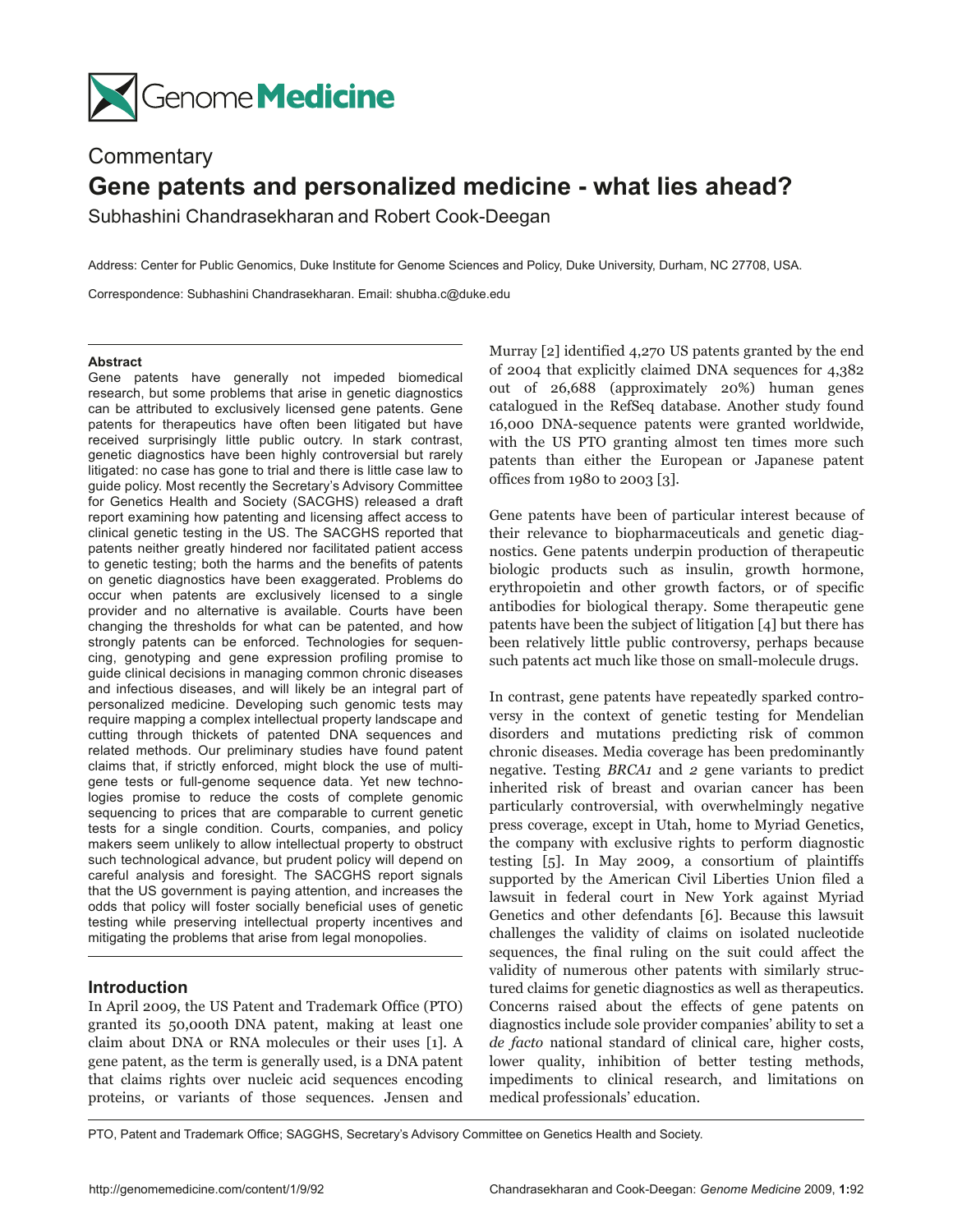#### **Studies and policy reports on gene patents**

Over the past decade, the UK's Nuffield Council of Bioethics [7], the Australian Law Reform Commission [8], the Organization of Economic Co-operation and Development [9] and the European Society of Human Genetics [10] have prepared policy reports on how patents affect genetic diagnostics. Several case studies suggest that patents and exclusive licensing have reduced the availability of genetic testing for hereditary hemochromatosis, Canavan's disease, and breast cancer [11-17]. In addition, responses to laboratory surveys indicate that patent enforcement has reduced the number of providers for some patented genetic tests [11,17].

The Secretary's Advisory Committee on Genetics Health and Society (SACGHS, US Department of Health and Human Services) is preparing a policy report addressing the effects of patenting and licensing on clinical access to genetic testing in the United States. The SACGHS released a draft report for public comment in March [18], and is likely to release the final report late this year or early in 2010. Our group at Duke University gathered empirical evidence for the SACGHS at the committee's request. We concluded that it is difficult to make evidence-based claims that patents have either substantially helped or hindered clinical and patient access to genetic testing in the US [19].

## **It is not just what is patented that matters, but how patents are used**

Patenting and licensing of patents relevant to DNA diagnostics interact in complex ways with the US healthcare system. Problems arise when patents covering genetic tests are licensed exclusively to a single test provider and no alternative avenue for testing is available. When the provider does not offer all forms of genetic testing (for example, preimplantation or prenatal testing or testing of paraffin-embedded tissues), or does not have coverage and reimbursement agreements with insurers or health plans, patients cannot turn elsewhere to get a test. Moreover, firms with *de facto* monopolies on testing for certain conditions have no explicit policies to clarify that they support basic and clinical research, verification of results and 'second opinion' testing, and transparent, independent proficiency testing and quality control. It bears emphasis, however, that case studies of current genetic testing cannot fully predict what issues are likely to arise for future DNA diagnostic technologies.

## **Genomic diagnostics: past experience may not predict future uses**

Technologies for genotyping, gene expression profiling and full-genome sequencing are advancing with extraordinary rapidity, promising to displace genetic testing methods that have been fairly stable for a decade. New classes of diagnostics can simultaneously detect millions of genetic variations and mutations, and expression-level changes in

thousands of genes, or even the entire genome. Genomic diagnostics are beginning to realize the promise of personalized medicine as they increasingly guide choices among treatments, drug doses and preventive interventions for cancer, heart disease, diabetes and infectious diseases.

Navigating the complex intellectual property landscape of DNA patents poses challenges for genomic diagnostics. Multi-gene diagnostic tests may infringe existing DNAsequence or method claims, and difficulty in securing freedom to operate could slow some promising clinical technologies. Concerns include difficulties in aggregating rights to many patent claims and costs of procuring multiple licenses (royalty-stacking), often described as the anticommons effect, and securing rights already exclusively licensed to others by prior agreement (blocking problems). To date, less than 1% of US 'gene patents' have spawned litigation. This frequency is comparable to patents in general (1 to 2%). Only five cases have involved genetic diagnostics and all five were settled before going to trial [4]. The rarity of litigation and the complete absence of precedent-setting case law for DNA diagnostics, however, does not imply that patents have no effect. In many cases, it is clear that simply sending letters threatening patent enforcement is sufficient to 'clear the market' of competitors in genetic testing [20]. Litigation is very costly, and many of the relevant economic effects may be lower than the threshold cost of either bringing or fighting a lawsuit. As DNA diagnostics become more valuable and the stakes get big enough to fight about, litigation might become more common. Moreover, the few cases of litigation have involved traditional genetic testing, and not the emerging multi-gene diagnostics. Those developing such new diagnostic technologies are flying in the dark.

## **Shifting jurisprudence**

Uncertainty about DNA diagnostic patents is compounded by shifts in patent practice and jurisprudence. The US PTO announced higher thresholds for utility and written description of sequence-based patent claims in 1999 and implemented them in early 2001 [21,22]. Recent decisions by the US Court of Appeals for the Federal Circuit and the US Supreme Court have raised the standard for obviousness (*KSR International Co.* v. *Teleflex Inc.*) [23], changed criteria for allocating damages for patent infringement proportional to the actual contribution of the patented invention under dispute, and made automatic injunctions more discretionary (*eBay Inc.* v*. MercExchange LLC*) [24]. Two pending cases, *Bilski* v*. Kappos* (expected to be decided by the Supreme Court in 2010) [25], and the recent Appeals Court decision in *Prometheus* v*. Mayo* [26] promise to be directly relevant to DNA diagnostics, and could change the game. In Europe, there has been even less litigation over diagnostics, and far less patent enforcement than in the US, but commercial genetic testing may become more important there in coming years [27,28].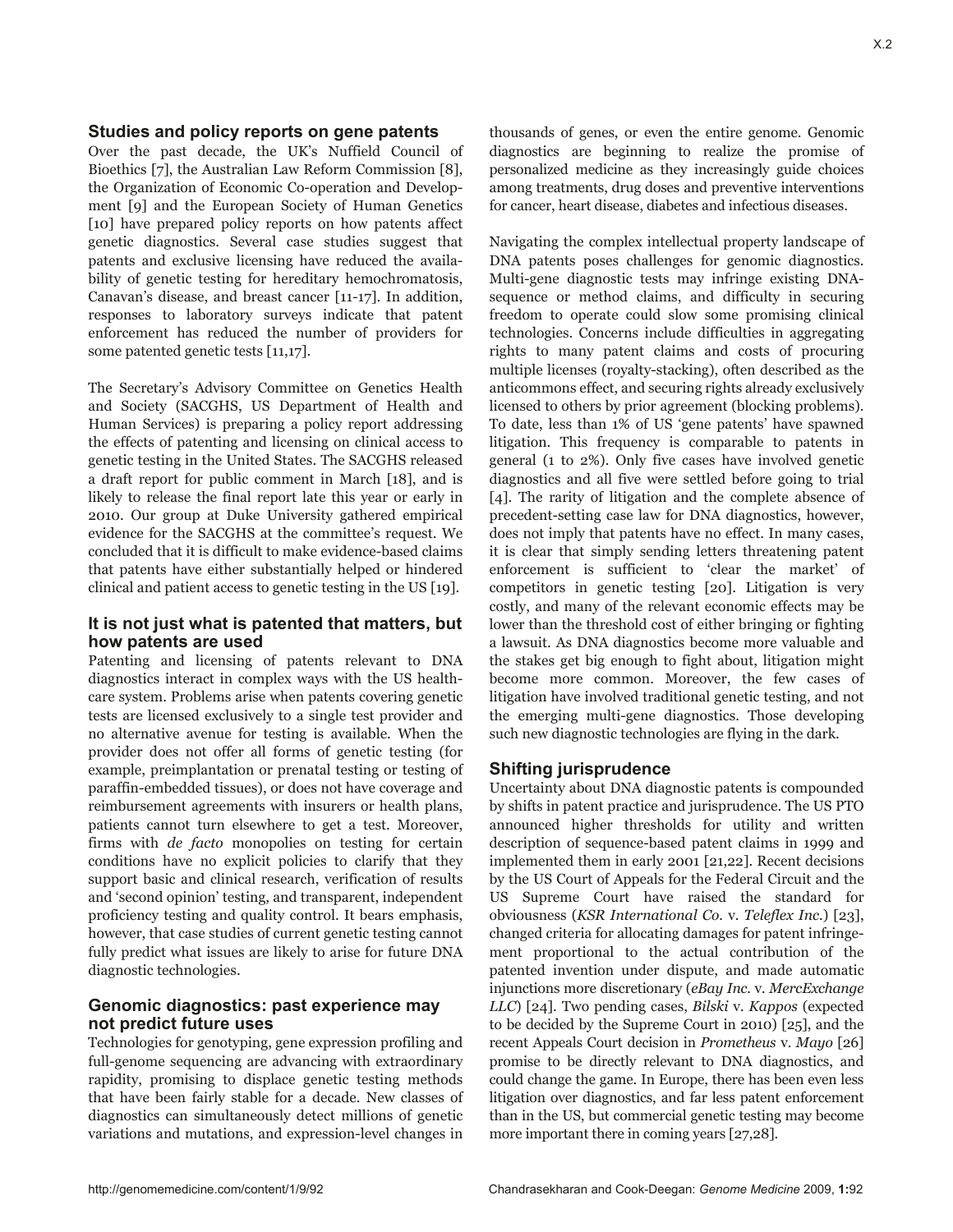## **The future of patents and diagnostics: continued uncertainty and increasing complexity**

Our preliminary analysis suggests that microarray-based methods of genetic analysis for many genes and gene variants, and *a fortiori* full-genome sequencing could arguably infringe on some patent claims. However, such claims have never been tested in court, and some appear vulnerable to changing interpretations of what can be patented, so it is difficult to know if they would be held valid if challenged. While much of the attention has focused on patents claiming nucleic acid sequences, claims on specific methods for analyzing or detecting DNA variants are at least as important. In a recent analysis of claims for patents associated with 22 commonly administered genetic tests, van Overwalle and colleagues [29] determined that method claims covering these diagnostics could be harder to 'invent around' than claims on cDNA sequences. A 2006 study [30] showed growth in patents claiming research tools such as methods for gene expression profiling or detecting single nucleotide polymorphisms and even algorithms and software for disease prediction, classification and prognosis. Some patents claim associations between DNA sequences and clinical conditions or medical outcomes and could also prove difficult to work around.

There is no consensus about whether DNA sequence patents hinder or help in the development and availability of genetic diagnostics, and empirical evidence about how these patents may affect commercialization of new genomic diagnostics is scarce. This seemingly innocuous statement is an advance in the public debate, given that the alleged negative consequences and benefits of patents have so often been grossly overstated. The framework for genetic testing is likely to change within the next decade, as the cost of individual whole-genome sequencing drops to levels comparable to current genetic tests for individual conditions. The forthcoming SACGHS report may have a salutary effect on norms and practices in patenting and licensing of technologies relevant to emerging DNA diagnostics, merely by shining a spotlight on them.

#### **Competing interests**

The authors declare that they have no competing financial interests. The authors were part of a team of researchers that gathered empirical evidence for the SACGHS draft report.

#### **Authors' contributions**

SC and RCD both contributed to the design and writing of this commentary.

#### **Acknowledgements**

The authors gratefully acknowledge the support of the National Human Genome Research Institute and the Department of Energy (CEER Grant P50 HG003391), Duke University, Center of

Excellence for ELSI Research. The authors also thank Arti K Rai for helpful comments and criticism. The authors also acknowledge Christopher Heaney for useful comments and help with editing.

# **References**<br>1. Georgetown

- 1. Georgetown University: **DNA Patent Database** [http://dnapatents.georgetown.edu/] (accessed 10 September 2009).
- 2. Jensen K, Murray F: **Intellectual property. Enhanced: intellectual property landscape of the human genome.** *Science*  2005, **310:**239-240.
- 3. Hopkins MM, Mahdi S, Patel P, Thomas SM**: DNA patenting: the end of an era?** *Nat Biotechnol* 2007**, 25:**185-187.
- 4. Holman CM: **Genetics. Trends in human gene patent litigation.** *Science* 2008, **322:**198-199.
- 5. Caulfield T, Bubela T, Murdoch CJ: **Myriad and the mass media: the covering of a gene patent controversy.** *Genet Med* 2007, **9:**850-855.
- 6. Marshall E: **Biotechnology. Lawsuit challenges legal basis for patenting human genes.** *Science* 2009, **324:**1000-1001.
- 7. Nuffield Council on Bioethics: *The Ethics of Patenting DNA*. London: Nuffield Council on Bioethics; 2002 [http://www.nuffieldbioethics.org/fileLibrary/pdf/theethicsofpatentingdna.pdf] (accessed 10 September 2009).
- 8. Australian Law Reform Commission: *Genes and Ingenuity: Gene Patenting and Human Health Report 99*. Canberra; 2004. [http://www.austlii.edu.au/au/other/alrc/publications/reports/99/]
- 9. Organization for Economic Co-operation and Development (OECD): *Guidelines for the Licensing of Genetic Inventions*. OECD; 2006 [http://www.oecd.org/dataoecd/39/38/ 36198812.pdf] (accessed 10 September 2009).
- 10. Aymé S, Matthijs G, Soini S; ESHG Working Party on Patenting and Licensing: **Patenting and licensing in genetic testing: recommendations of the European Society of Human Genetics.** *Eur J Hum Genet* 2008, **16**(**Suppl 1):**S10-19.
- 11. Merz JF, Kriss AG, Leonard DG, Cho MK: **Diagnostic testing fails the test.** *Nature* 2002, **415:**577-579.
- 12. Parthasarathy S: **Architectures of genetic medicine: comparing genetic testing for breast cancer in the USA and the UK.** *Soc Stud Sci* 2005, **35:**5-40.
- 13. Parthasarathy S: *Building Genetic Medicine: Breast Cancer, Technology, and the Comparative Politics of Health Care*. Cambridge MA: MIT Press, 2007.
- 14. Matthijs G, Hodgson S: **The impact of patenting on DNA diagnostic practice.** *Clin Med* 2008, **8:**58-60.
- 15. Sevilla C, Moatti JP, Julian-Reynier C, Eisinger F, Stoppa-Lyonnet D, Bressac-de Paillerets B, Sobol H: **Testing for BRCA1 mutations: a cost-effectiveness analysis**. *Eur J Hum Genet* 2002, **10:**599-606.
- 16. Sevilla C, Julian-Reynier C, Eisinger F, Stoppa-Lyonnet D, Bressac-de Paillerets B, Sobol H, Moatti JP: **Impact of gene patents on the cost-effective delivery of care: the case of BRCA1 genetic testing.** *Int J Technol Assess Health Care* 2003, **19:**287-300.
- 17. Cho MK, Illangasekare S, Weaver MA, Leonard DG, Merz JF**: Effects of patents and licenses on the provision of clinical genetic testing services.** *J Mol Diagn* 2003, **5:**3-8.
- 18. Secretary's Advisory Committee on Genetics Health and Society: *Public Consultation Draft Report on Gene Patents and Licensing Practices and Their Impact on Patient Access to Genetic Tests*. Bethesda: SACGHS; 2009 [http://oba.od.nih. gov/oba/SACGHS/SACGHS%20Patents%20Consultation%20 Draft%203%209%202009.pdf] (accessed 10 September 2009).
- 19. Cook-Deegan R, Chandrasekharan S, Angrist M: **The dangers of diagnostic monopolies**. *Nature* 2009, **458:**405-406.
- 20. Secretary's Advisory Committee on Genetics Health and Society Public Consultation *Draft Report Appendix 1, Compendium of Case Studies*. Bethesda: SACGHS; [http://oba.od.nih. gov/oba/SACGHS/Appendix%201%20SACGHS%20 Patents%20Consultation%20Draft%20Compendium%20of%20 Case%20Studies.pdf] (accessed 10 September 2009).